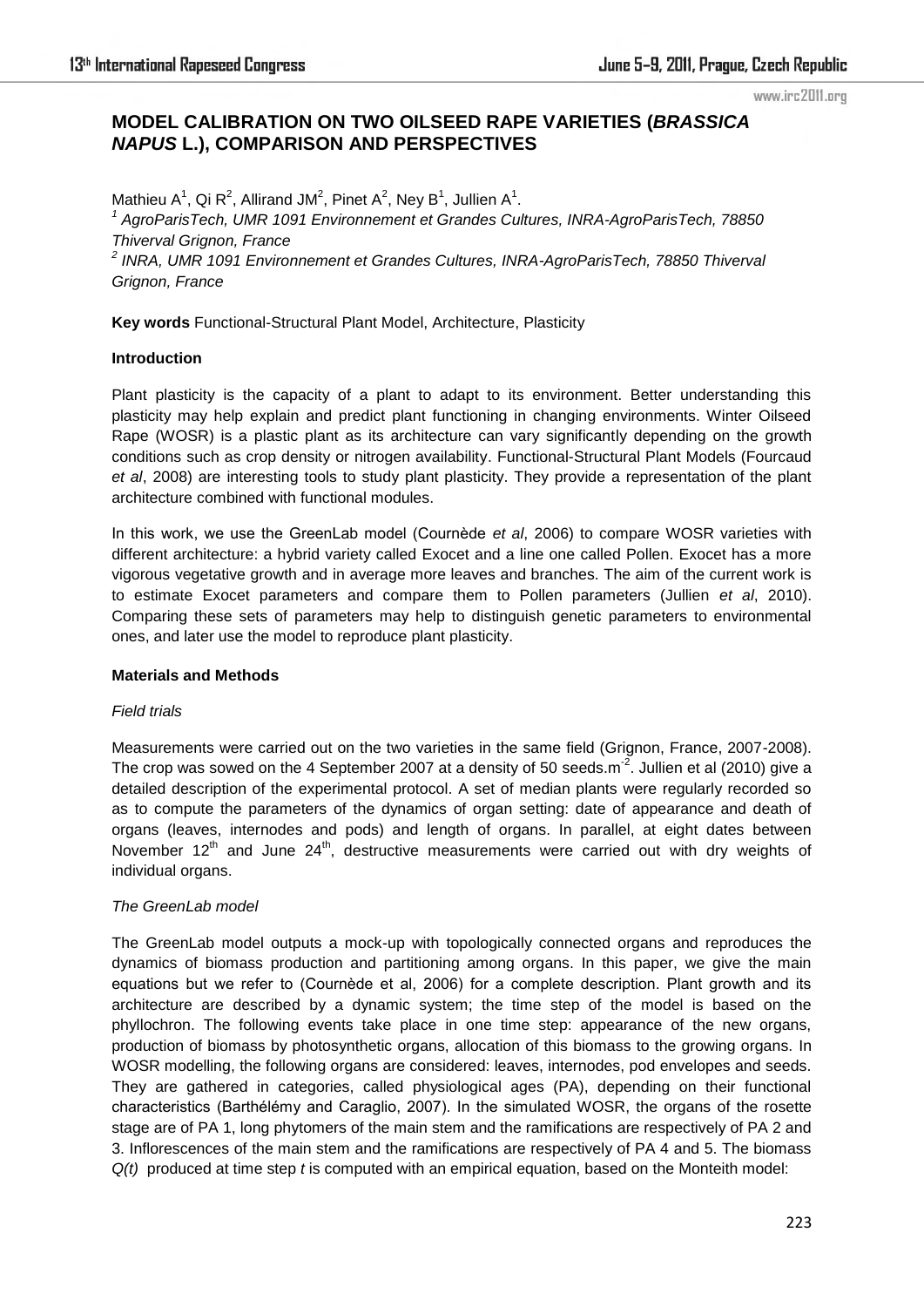# $Q(t) = E(t) \Box S_p (1-e^{-k S(t)/Sp})$  (1)

www.irc2011.org

 $E(t)$  is the cumulated photosynthetically active radiation received by the plant during the time step.  $\square$ and *S<sub>p</sub>* are function parameters, *k* is the extinction coefficient by analogy with the Beer-Lambert law (0.7 for WOSR). *S(t)* is the leaf surface area of the plant. The latter is computed in the equations of biomass allocation to organs. During its life time, an organ has a sink value varying with its age according to two parameters *a* and *b*. It receives an amount of biomass proportional to this sink value multiplied by the biomass available  $(Q(t))$  and divided by the plant demand, the last one being the sum of the sink value of all the organs. Storage is neglected but internodes can demobilize a part of their biomass.

# *Parameter estimation*

Jullien *et al* (2010) describe the methodology to compute each type of parameters. The morphological parameters (number of organs, expansion duration of functioning duration of organs) were statistically estimated on the experimental data. The parameters of source-sink equations were estimated by model calibration with a least square method.

## **Results**

## *Estimation of the topological parameters*

The phyllochron was estimated using a piecewise linear relationship between the number of leaves and the thermal time from germination to first pod setting. The breakpoint was 627°CJ corresponding to mid-January. The phyllochron was 27.60°CJ during the rosette stage, before breakpoint, which is quite similar to the value computed for Pollen (28.53°CJ). During the second stage, the Exocet phyllochron was 9.93°CJ, a little shorter than for Pollen (11.75°CJ). Exocet plants bore in average 35 leaves on the main stem and 12 fertile ramifications.



### *Calibration of the Exocet variety*

Fig 1. Photosynthetic organs (A) and internode (B) dry masses of the individual phytomers of the main stem. Lines (Sim) are the simulation of the model, filled squares (Obs) are the measured data.

The adequacy between model and measured masses is satisfying regarding individual organs on main stem (Fig.1). The heavier phytomer masses are underestimated whereas the leaf masses of the lightest ones (rank 27 to 35) are overestimated. Regarding ramifications, simulated and observed mass are compared for all the organs of a give type (Fig.2). Estimated parameters are given in Table 1. Sink strengths are greater for the first two physiological ages, *i.e.* main stem. Parameters *a* and *b* of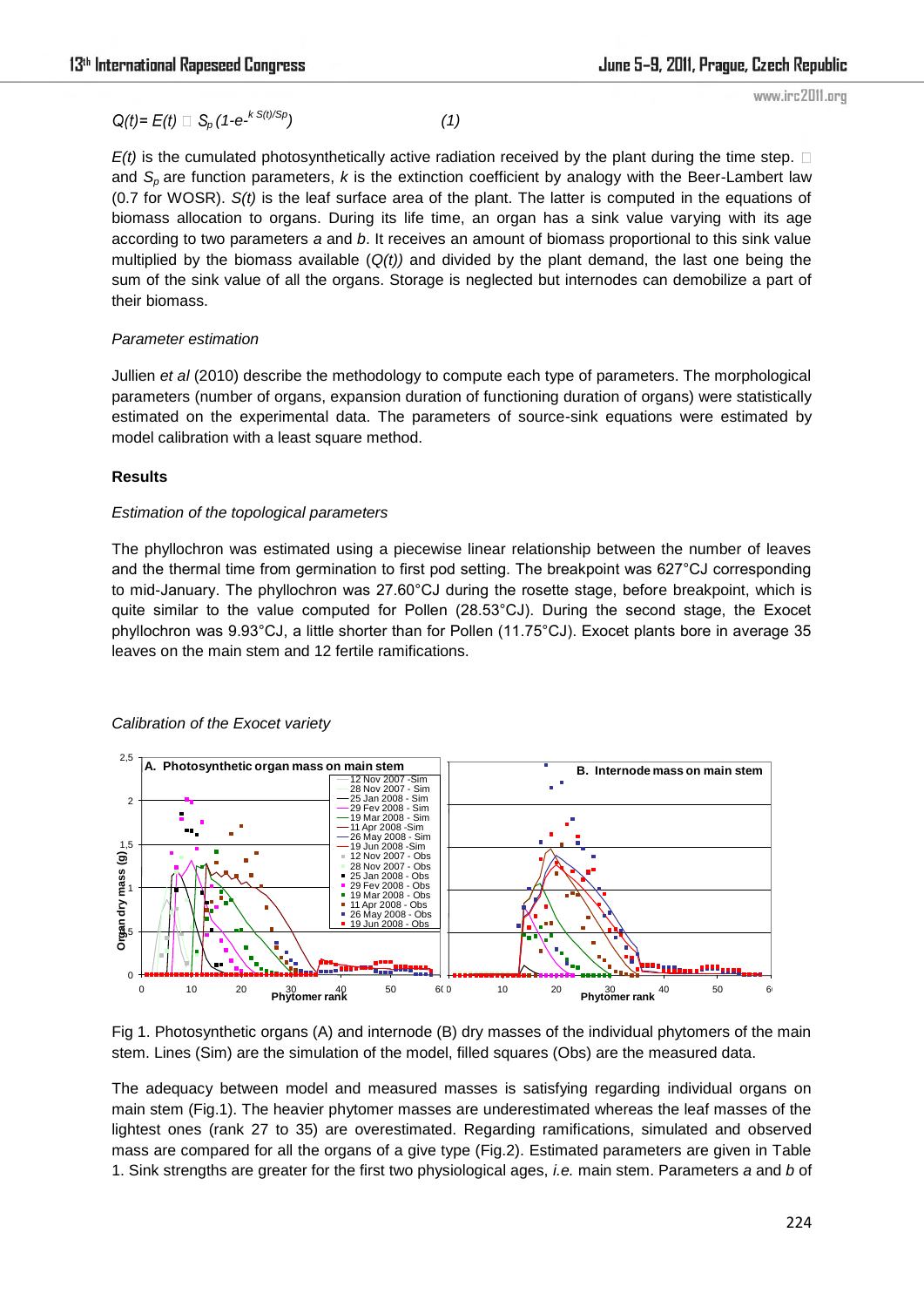the sink functions drive the shape of the variations of the sink strength of an organ (Jullien et al, 2010). This function is almost symmetric for photosynthetic organs and internodes but seed sink strength increases quickly and reach its maximum value at 20% of its duration of growth. Figure 3 shows the measured and simulated dynamics of three compartments masses (stems, photosynthetic organs and seeds). The model reproduces the dynamics but Exocet final final internode mass is overestimated of 30%.





Fig 2. Comparison of measurements and simulation for dry masses of the ramifications at the last three measurement dates. For ramifications, organs are pooled by leaves, stem and seeds. The x-axis is the index of the phytomer bearing the ramification, counting from the bottom the bottom of  $\mathbf{f}_1$ 

### *Comparison of Pollen and Exocet*

Regarding topological parameters, the photosynthetic period of a leaf is similar for the two varieties, but organs grow during a longer period in Exocet plant. In our experimental conditions, Pollen median plant is heavier than Exocet median plant. It is coherent with the initial local plant density (Exocet: 50 plants/m², Pollen: 42 plants/m²) but final plant densities are similar. Patterns of compartment dynamics are different (Figure 3). Blades start to grow later but faster for Pollen. Both explain the difference for parameters  $\Box$  et  $S_p$  of equation 1. Internode sink is greater for Pollen than Exocet as is the internode total mass. Pod envelopes and seeds (PA 4 and 5) have smaller sink strength in Pollen than Exocet .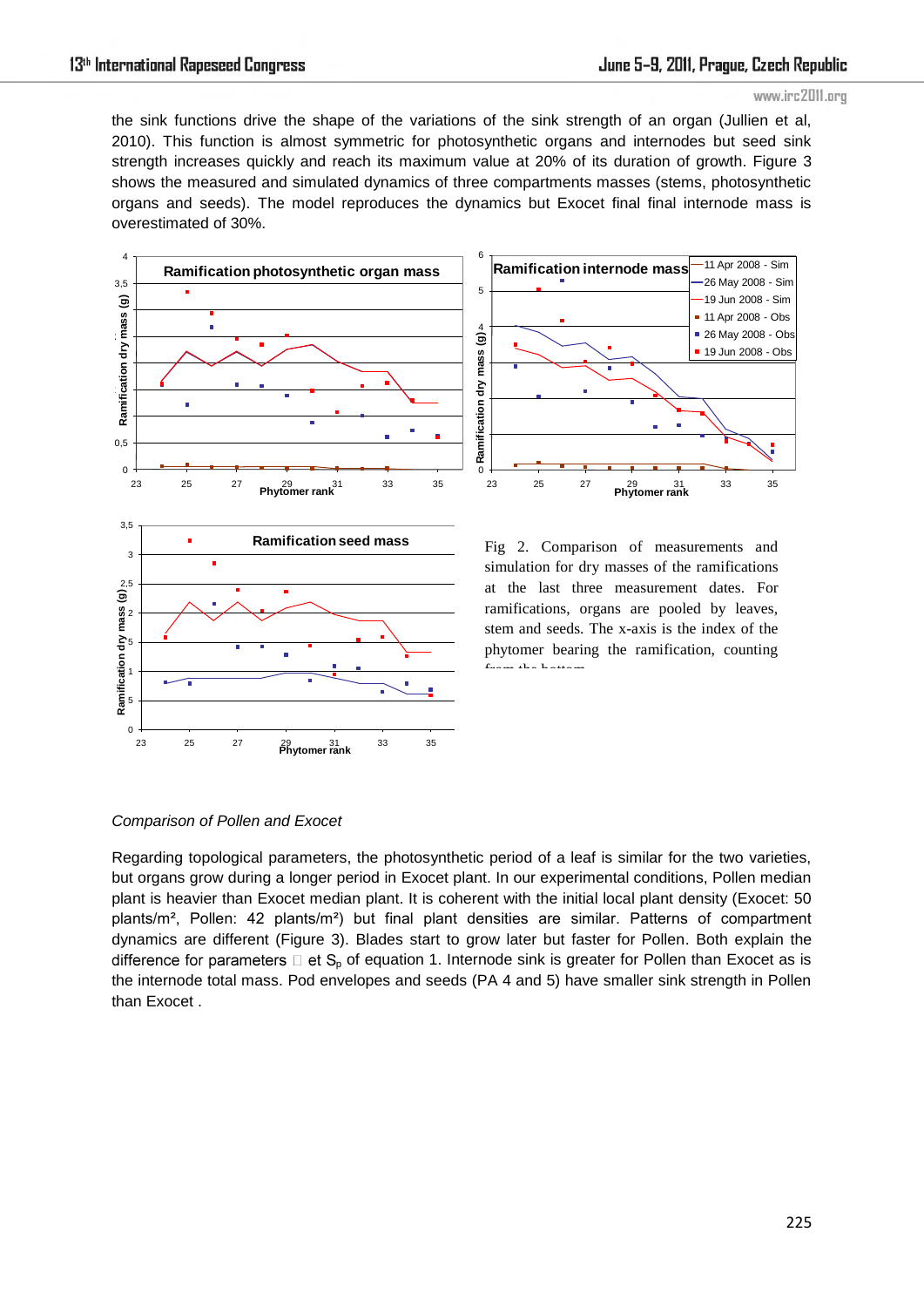|                              |               |                | <b>EXOCET</b> |      |                | <b>POLLEN</b> |      |
|------------------------------|---------------|----------------|---------------|------|----------------|---------------|------|
|                              | physiological | Photosynthetic |               |      | Photosynthetic |               |      |
|                              | age           | organ          | Internode     | Seed | organ          | Internode     | Seed |
| sink                         | 1             |                | 0.03          |      |                | 0.03          |      |
| strength                     | 2             | 0.89           | 1.06          |      | 0.95           | 3.13          |      |
|                              | 3             | 0.39           | 2.29          |      | 0.67           | 3.57          |      |
|                              | 4             | 0.25           | 0.08          | 0.50 | 0.10           | 0.10          | 0.22 |
|                              | 5             | 0.40           | 0.09          | 0.65 | 0.17           | 0.19          | 0.35 |
| Sink                         | $a/(a+b)$     | 0.53           | 0.56          | 0.22 | 0.67           | 0.62          | 0.41 |
| functions                    | a             | 1.62           | 1.67          | 1.56 | 2.43           | 21.71         | 2.76 |
| Photosynthetic efficiency    |               |                |               |      |                |               |      |
|                              |               |                | 11.9          |      |                | 7.04          |      |
| <b>Projection Surface Sp</b> |               |                | 0.02          |      |                | 0.05          |      |

Table 1. Estimated functional parameters for Exocet and Pollen (Jullien et al, 2010).



Fig 3. Measured (Obs) and simulated (Sim) dynamics of dry masses of photosynthetic organ (Bl\_Mass), internode (In\_Mass) and fruit (FeFr\_Mass) compartments for the median plants of the two varieties according to thermal time since germination. Lines is the simulated dynamics whereas symbols represent the measurements.

# **Discussion**

This study was a first step towards using the architectural GreenLab model to compare oilseed rape varieties. The two selected varieties have different dynamics of growth which translates into different parameters in the source equation and in sink variation functions. Parameters related to the source equations are the more different ones followed by the internode sink strength. It may be a consequence of the different architectural patterns observed for these varieties. However, the choice of the median plant and the environmental effects need to be widened. To continue this work, a sensitivity analysis of the model will be carried out to determine the parameters to which the model is more or less sensitive and accredit the estimated differences in estimated parameters. A long-term objective is to decipher parameters that are purely genetic to parameters highly related to